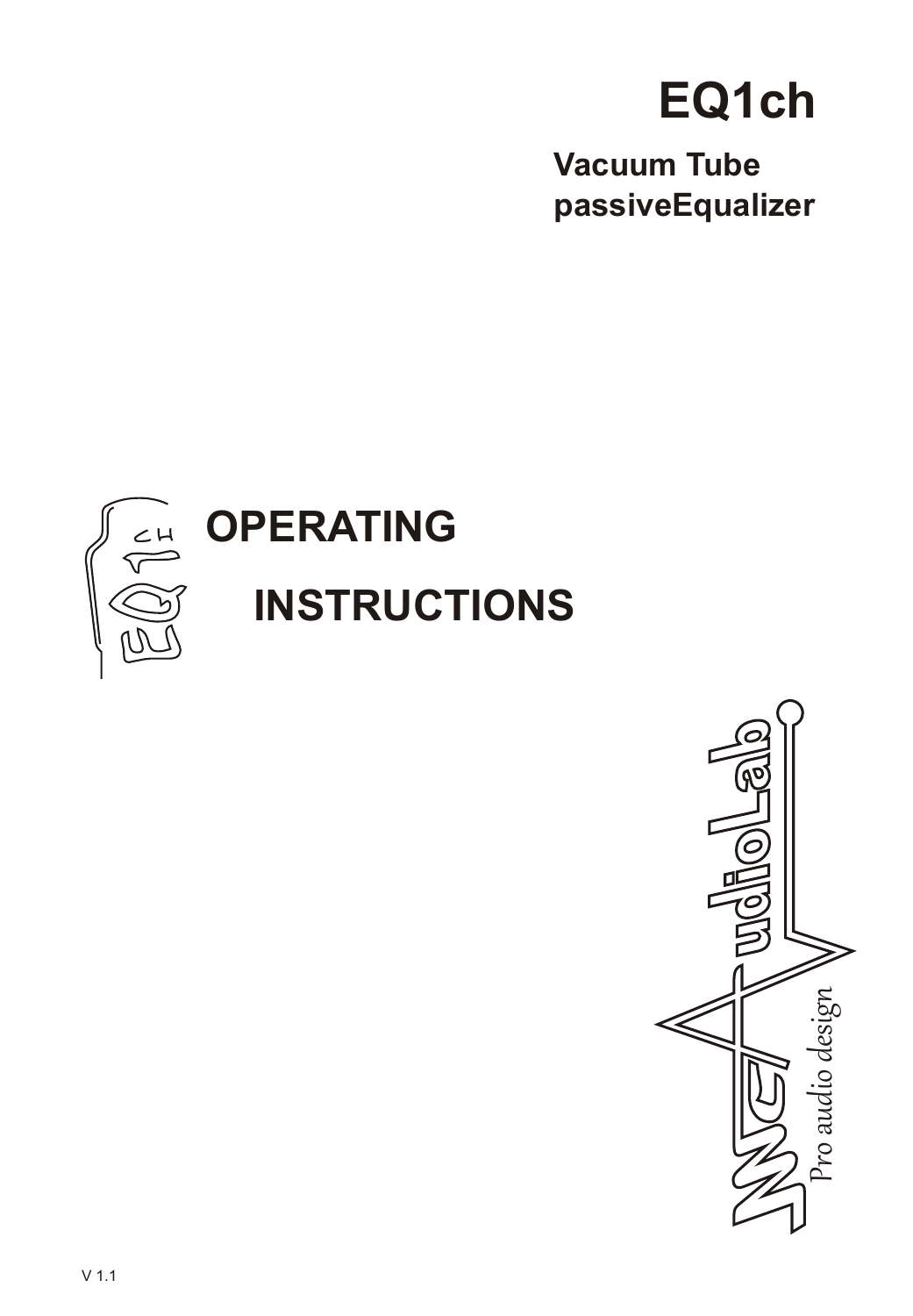Thank you for purchasing the MCAudioLab EQ1ch Tube Equalizer.

### **IMPORTANT**

The EQ1ch is designed to operate at the voltage/frequency specified on the label on the back of the unit as well as the serial number.

The ground pin of the power cord is internally connected to the chassis. This is the standard configuration in professional equipment and is required by most electrical codes. Please carefully check the studio grounding scheme if ground loop hum is detected.

The serial number must be quoted on every comunication in order to get technical support. Please register your new MCAudioLab product on "product registration" page on the MCAudioLab website.

### TABLE OF CONTENTS

| Front and rear layout 3               |         |
|---------------------------------------|---------|
|                                       |         |
|                                       |         |
| Functions <b>Example 20</b> Functions | $5 - 6$ |
| Signal flow schematic ____________ 7  |         |
| Warranty - Contacts <b>Engineer</b> 8 |         |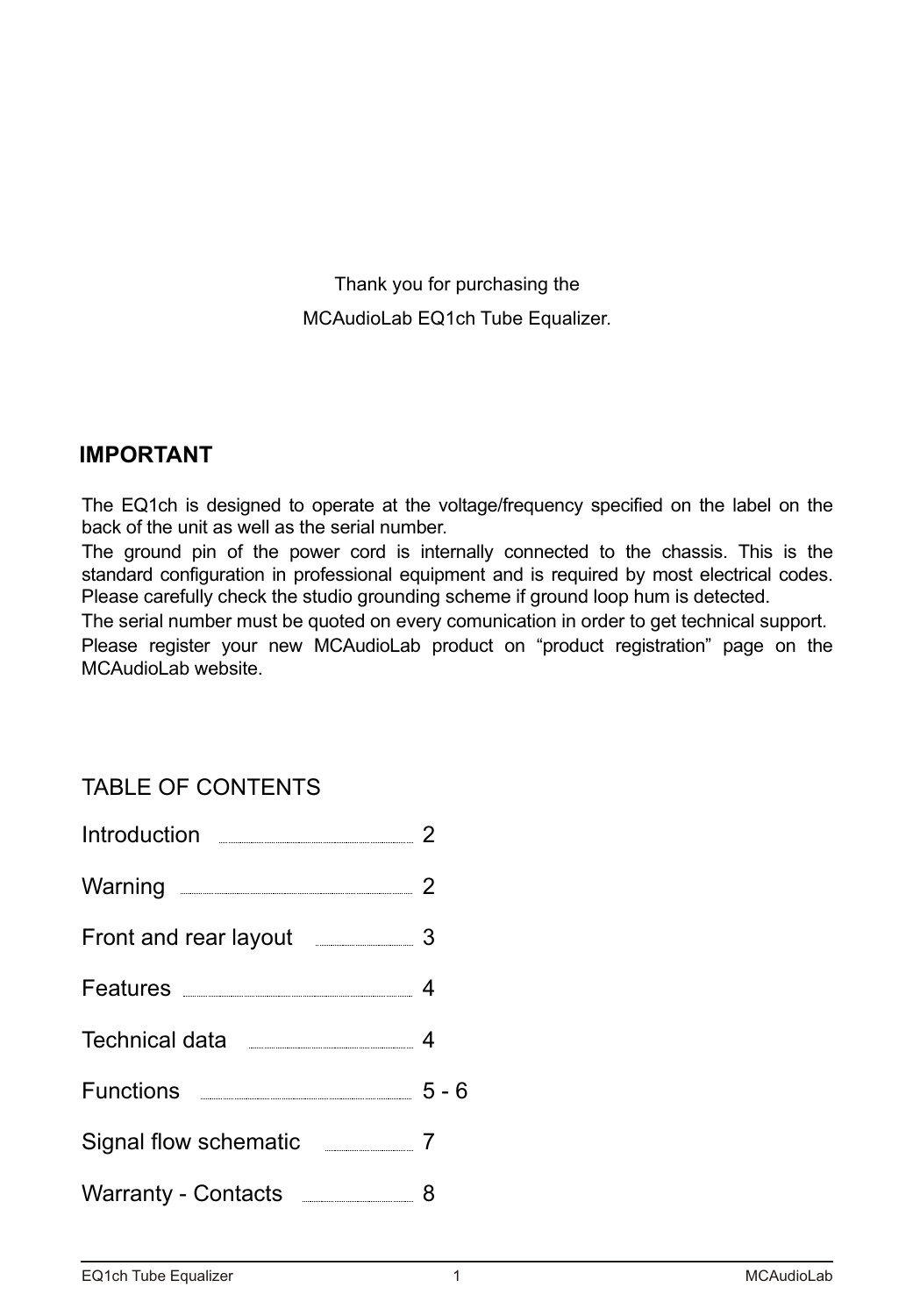### **INTRODUCTION**

This single-channel equalizer EQ1ch is a passive equalizer with RC / LRC circuitry and class-A vacuum tube output stage. The input balanced signal is driven by a solid state circuitry.

The RC passive shelving equalization circuitry (low freq. and High cut feq.) arebased on the classic design that is still the best-sounding way to achieve high quality tonal control. An active vacuum tube output section has fixed gain (make-up gain) to compensate "dB" lost by passive stage and to accomodate input signal to balanced line. The mid-high frequency (parametric) section with boost and "Q" control is based on LRC circuitry. The EQ1ch is a highly musical equalizer for a variety of program material from individual tracks to voices and instruments.

The output stage is driven by the Lundahl transformer. All power supplies are solid state and fully regulated for long hum-free operation and highly filtered to avoid noises from the electricity mains. Each passive eq is hand-built and meticulously tested before the shipment.

### **WARNING!**

Please read the following before you start your new MCAudioLab Tube Equalizer:

Any tube product is sensitive to a high sound pressure level environment. This may cause microphonic response in a recording situation. Make sure you are able to fit shock mount and place the unit in isolation if necessary. Direct light will effect tubes as well. It is a good practice to avoid installing the tube mic preamp to very high sound or vibration levels.

PLEASE be sure to have enough space between any stuff; this will ensure your tube unit will not be over heat. Over heating will cause damage to the tubes and shorten their life span.

<u> Jolibus</u>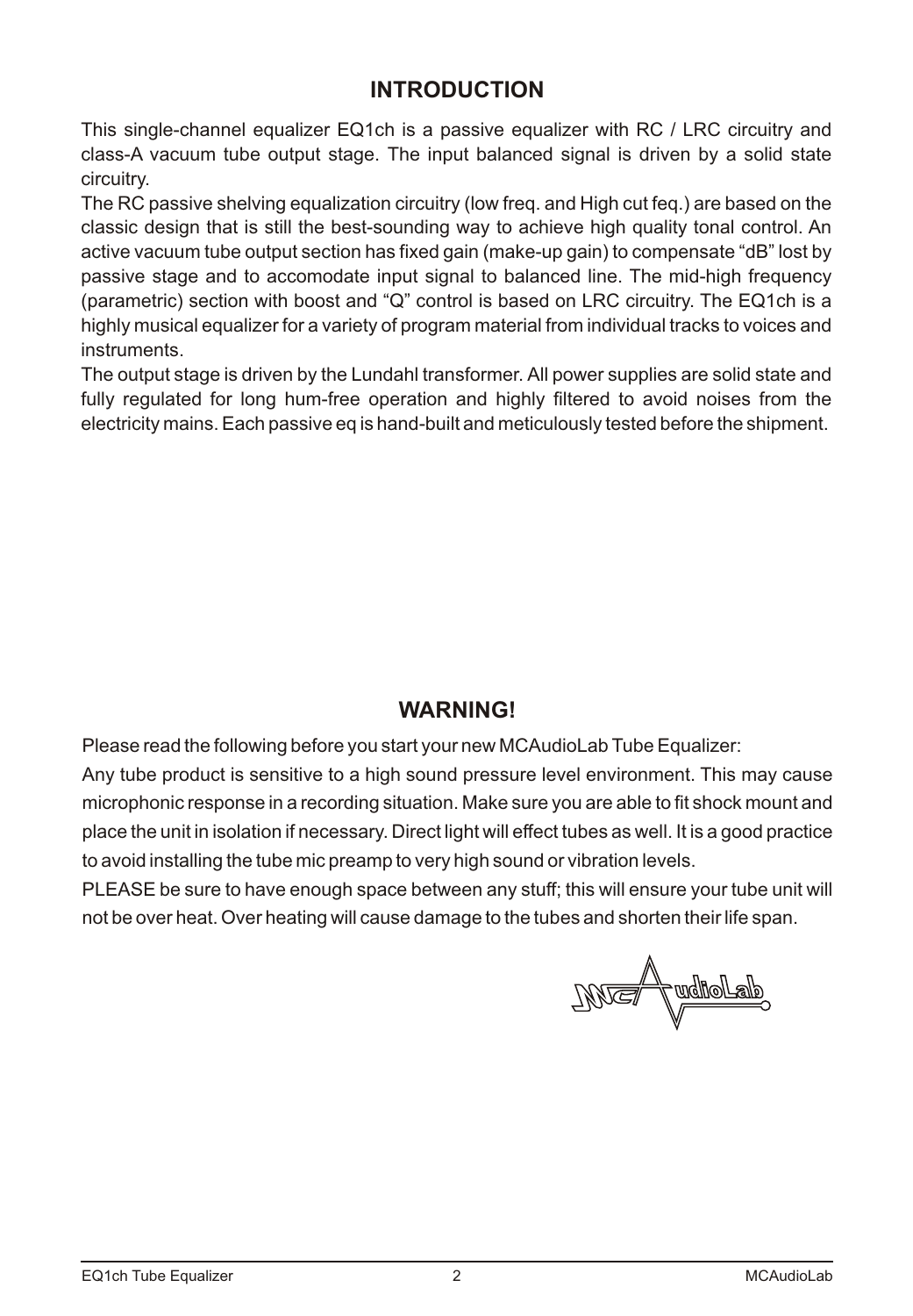## **EQ1ch Layout**



 $\sqcup$  $\overline{\phantom{a}}$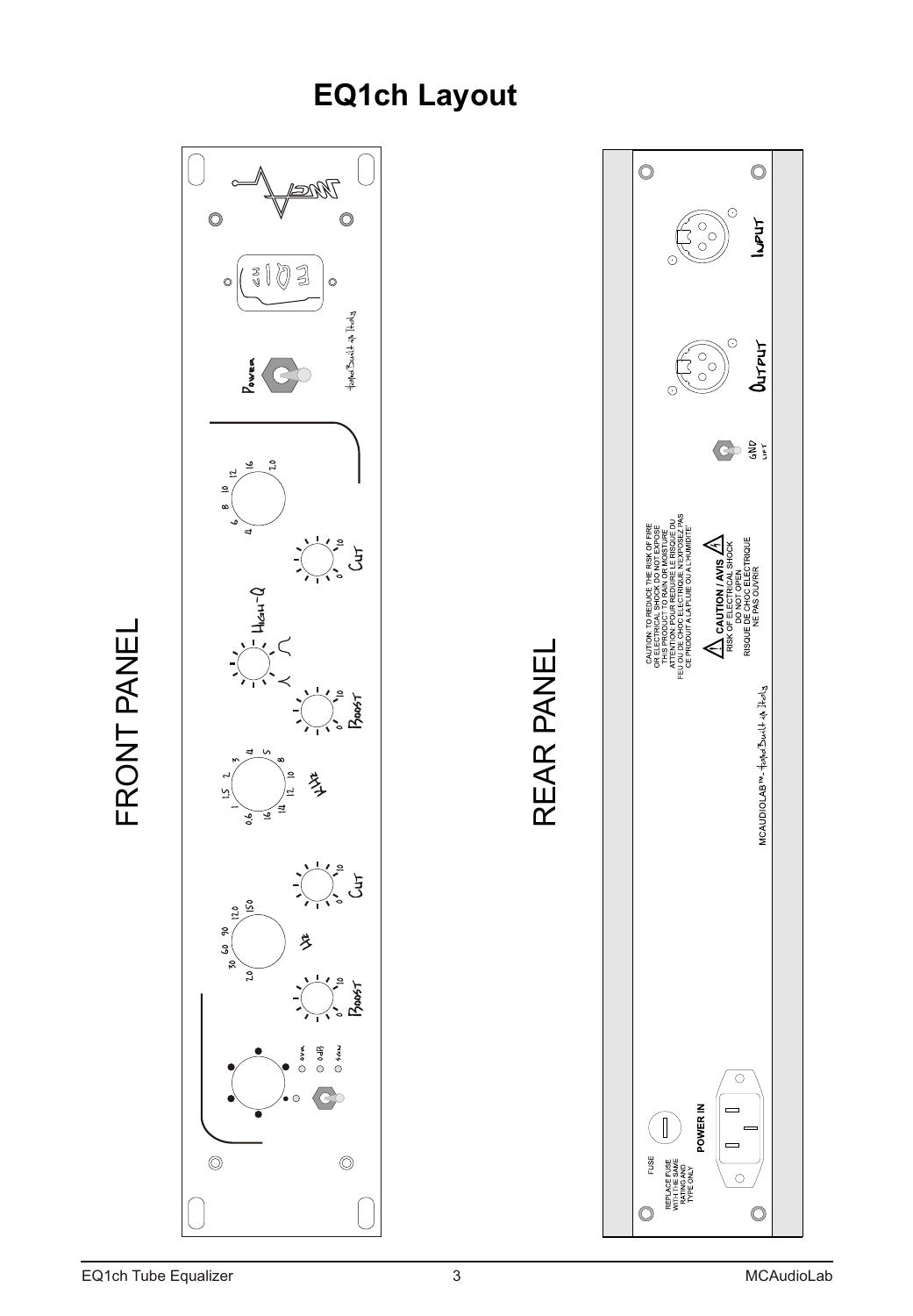### **FEATURES**

Hibrid vacuum tube and solid state design Passive out level volume control Bypass switch(hard bypass) Three LED peak level XLR Input connector XLR Output connector Lundahl Output transformer Passive RC-RLC filters Sowter inductor @ mid-high freq. One 6DJ8 vacuum tube(markup gain) Ground lift switch(o utputonly) 19"/2U-rack space

### **TECHNICAL DATA- EQ1ch specifications**

Input line Impedance >10k Ohm Balanced XLR Output (line level); Recommended minimum load output Impedance 600 Ohm Maximum Level +23dBu Output Low-Z, transformer-balanced Distortion: <0.05% THD @ 1kHz (flat response) S/N ratio: 115dB Power supply type: Linear, solid-state; soft start for tube plate supply

Power Requirements:10 Watts Weight 4,5kg Unit depth: 33cm

### **EQ1ch filter characteristics:**

Low Boost/Cut at 20, 30, 60, 90, 120, 150Hz; Shelving; 0 to 14dB Boost; 0 to 12dB Cut

High Cut at 4, 6, 8, 10, 12, 16, 20KHz Shelving; 0 to 10dB

High Boost at 0.6, 1, 1.5, 2, 3, 4, 5, 8, 10, 12, 14, 16KHz; 0 to 24dB (sharp Q) 0 to 16dB (broad Q)

High Bandwidth "Q" Sharp: 0.8 to 4 dep. on frequencies Broad 0.2 to 1.2 dep. on frequencies

Adjustable output from  $-\infty$  to 0 (atten. control)  $\infty$  to 0 (atten. control)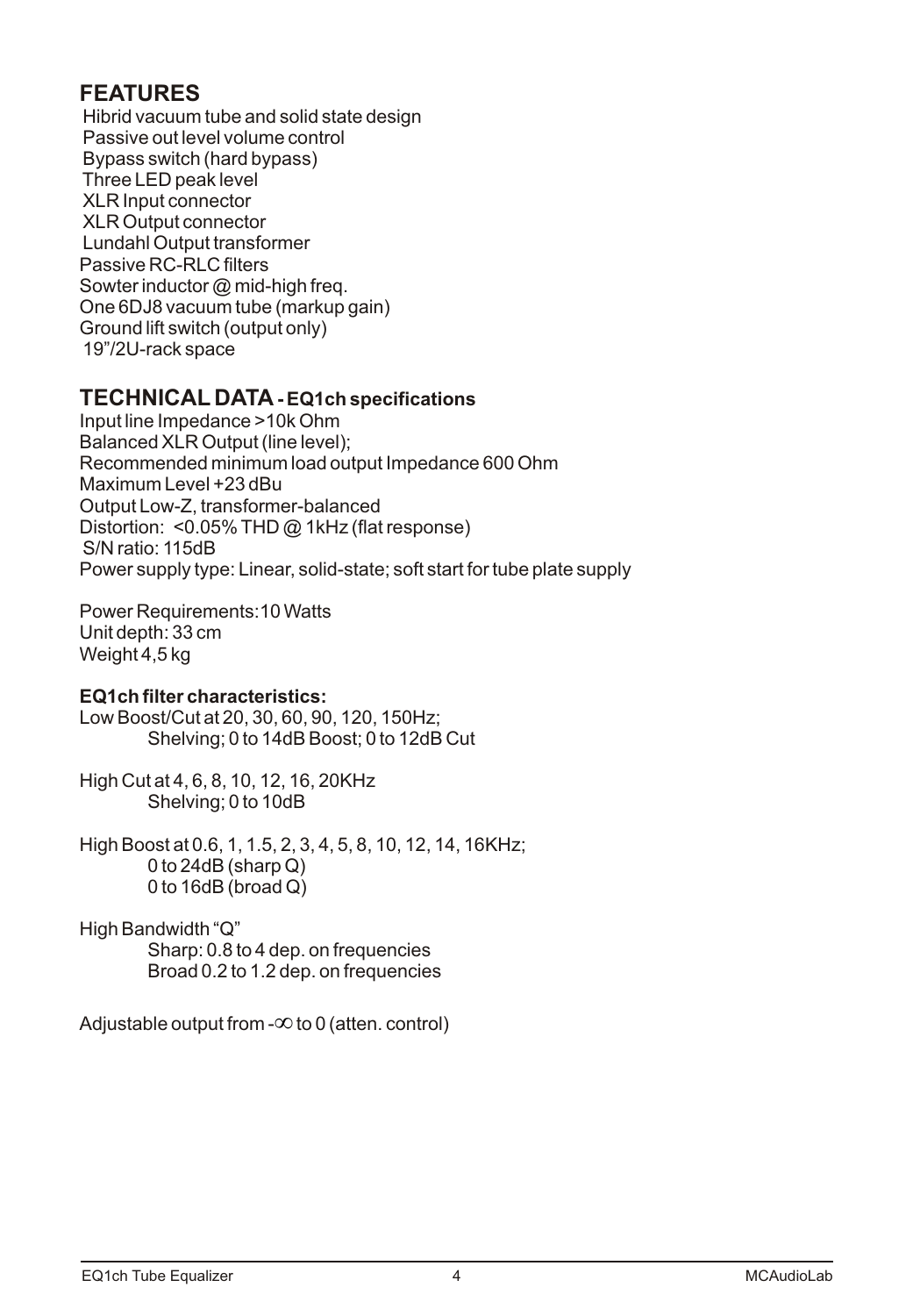### **FUNCTIONS**

### **OUTPUT**

The output knob is the master volume control (passive attenuation control potentiometer).

It set the amount of signal sent to the output stage. The range is from  $-\infty$  (knob hard left) to 0: the maximum amount of gain stage (hard right).  $\infty$  (knob hard left) to 0:

### **INPUT**

The rear panel features a XLR (balanced) input connector; it is optimized for low impedance audio line signal (tip. 600 Ohm).

### **BYPASS** switch

This toggle switch connects directly the input XLR socket to the output XLR one (pin to pin connection). The bypass switch act only if the EQ1ch is powered on.

When the bypass switch is engaged, the bypass LED on the frontpanel light turns on.

### **LED METER**

It is PEAK *LED METER:* A three LED meter shows the amount of signal at the XLR output according to the +4dB standard:

The "sgn" green LED means a signal equal or greater than -15dB is on the XLR out. The "0dB" orange LED meansa signal equal or greater than +4dB is on the XLR out. The "ovr" red LED means a signal of +15dB (or greater) is on the XLR out.

### **EQ CONTROLS**

### **LOW FREQ.**

Rotary switch selector (**A**)(20, 30, 60, 90, 120, 150Hz). Use it to select the low frequencies.

*Low Boost* (**B**) knob controls the amount of gain of the selected freq. by the selector A. The Low Boost is a shelf filter with 14dB max gain.

*Low Cut* (**C**) knob controls the amount of attenuation on the selected freq. by the selector A. The Low Cut is a shelf filter with 12dB max attenuation. Boost and Cut controls may be used at the same time; the cut filter action is reduced in this case if used with boost control trim exceeding the first quarter (**K**).



Rotary switch (**D**) (12 steps) selector for Mid/High freq. (600Hz; 1, 1.5, 2, 3, 4, 5, 8, 10, 12, 14, 16KHz)

*Boost* pot. knob (**E**) controls the amount of gain on the selected freq. by the stepped rotary switch D. The Boost is a peak parametric filter with 20dB gain max. The maximum gain depends on the parametric "Q" control position knob.

#### "Q" control knob on mid./high freq. (**F**)

The "Q" pot. knob control can be used to change the "Q" factor on mid./high filter section. It acts on mid./high boost section only. By the "Q" control knob you change the peak filter from broad to sharp.

#### **HIGH FREQ.**

Rotary switch selector (**G**) (4, 6, 8, 10, 12, 16, 20KHz). Use it to select the high frequencies.

*Low Cut* (**H**) knob controls the amount of attenuation on the selected freq by the selector G.. The Low Cut is a shelf filter with 10dB max attenuation.





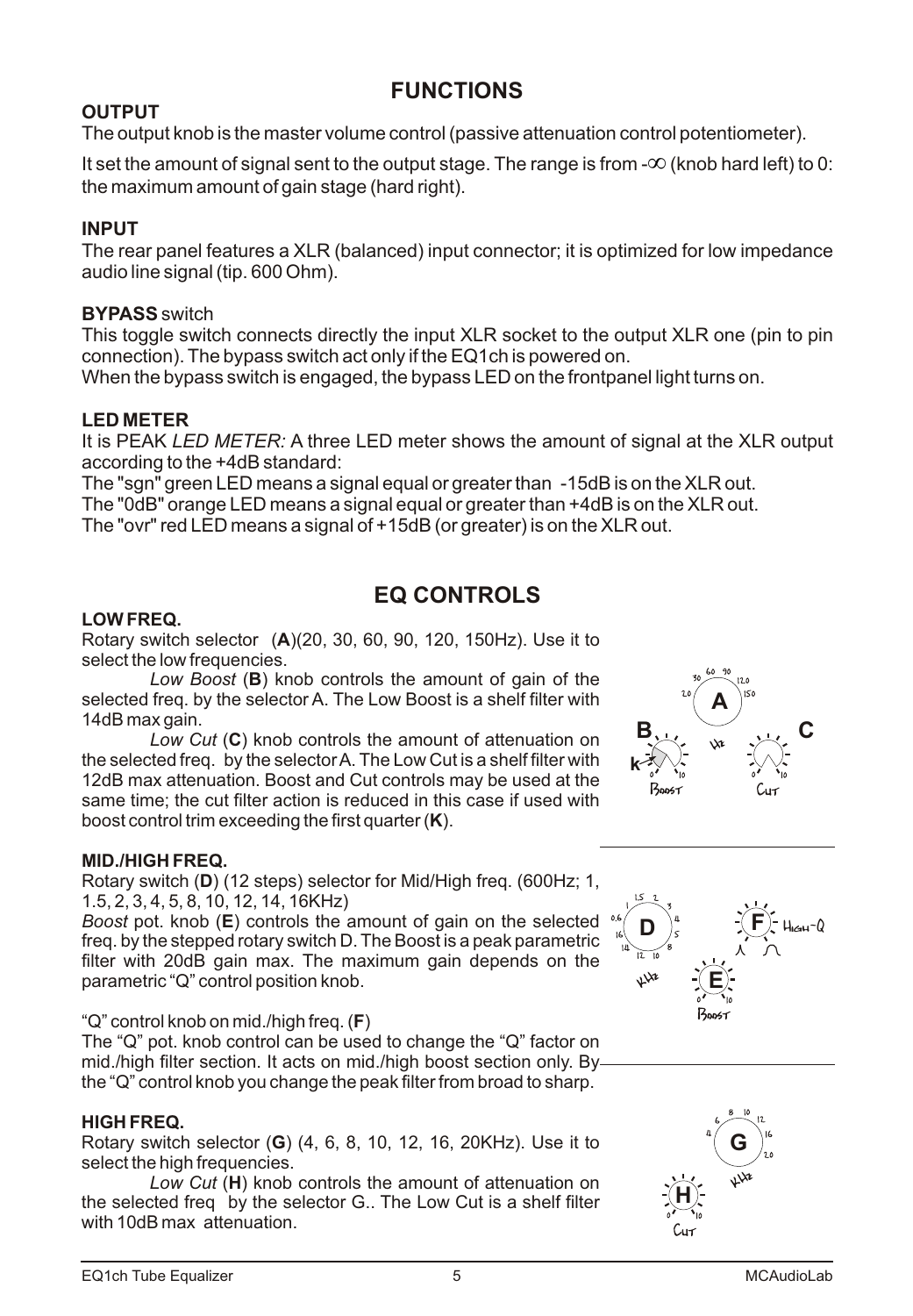#### **Power**

Use this switch to turn the unit on and off.

The power is applied to the EQ1ch circuitry when the Power switch is in the up position. Please remove the power cord if you plan not to use the EQ for a long period.

#### **GROUND LIFT**

When it is activated, pin 1 (signal ground on XLR connector) is not connected to ground to avoid hum. Ground lift acts on XLR output connector only.

#### **AC Plug**

EQ1ch uses a standard, detachable IEC power cord. Insert the AC power cord firmly into this socket.

Caution: please check the voltage setting on your EQ1ch. The voltage setting is printed on a label on the rear panel. Make sure the voltage setting complies with your local supply; if not, please notify MCAudioLab before powering up. Your EQ1equalizer has been factory set to the correct mains voltage for your country. If you plan to take the unit to countries with a different main voltages, you will need to send the EQ1 to the MCAudioLab Service Center for the correct transformer primaries wiring conversion and fuse changing.

#### **Do not attempt to defeat the safety ground connection!**

#### **Fuse**

This unit has an external AC line fuse (easy access to change your fuse, as necessary ) to protect it from damages due to overload conditions. If the fuse fails, replace it. If the fuse fails repeatedly, do not use the unit and contact MCAudioLab for service information.

Remove the power cord before checking or replacing the fuse.

To avoid any permanent damage replace the fuse with the same rate and type only.

### **Survival Tips For Tube Equipment:**

 After using the equipment, let it cooling down properly prior moving it. A properly cooled gear prolongs tube life due to the internal components being less susceptible to the damage caused by vibration.

Be sure the tube has room temperature before turning it on. The heat generated by the tube elements can crack a cold glass housing.

Protect the gear from dust and moisture. If liquid gets into, or if the gear is dropped or otherwise mechanically abused, it must be checked out in an authorized service center before using it.

Proper maintenance and cleaning in combination with routine checkups by your authorized service center or dealer, will ensure the best performance and longest life for both tubes and audio equipment.

**CAUTION: Tube replacement should be performed when the power cord is unplugged from the unit. Capacitors keep the high voltage for long time after you switch the unit off. Do not try to replace the tubes before 1 hour from the last usage.**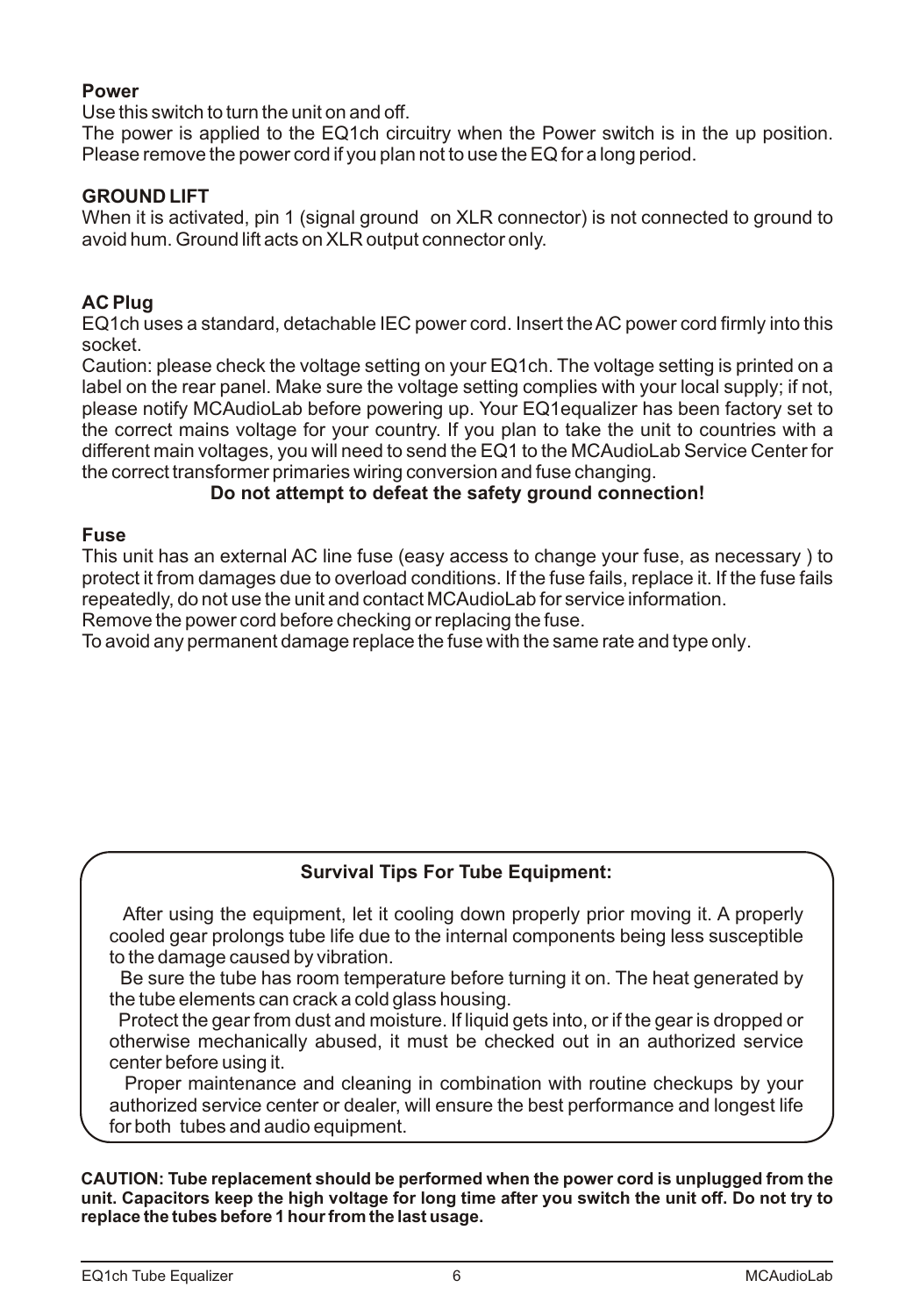